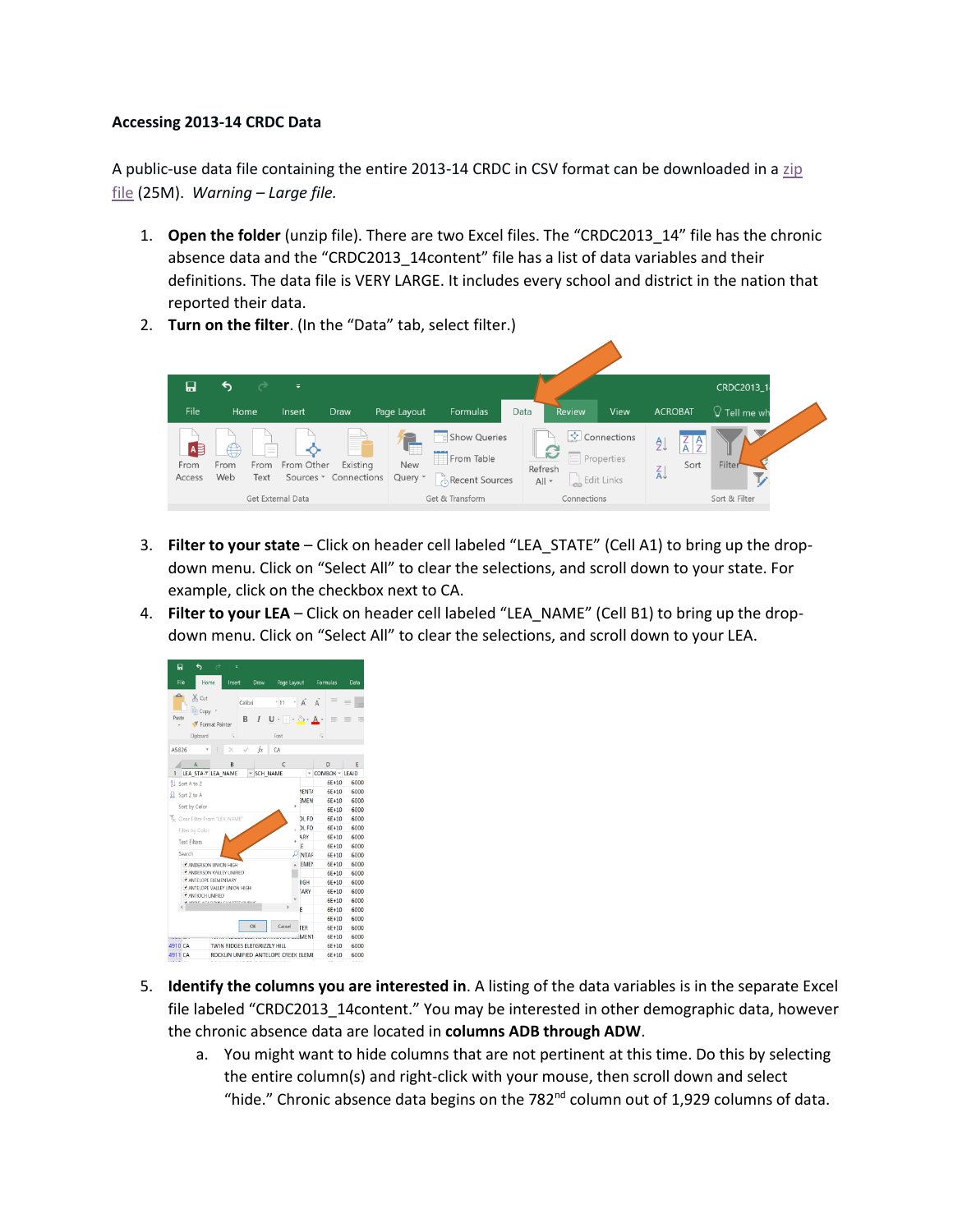|     | D              |                           |              | <b>ADB</b>                                      | ADC |
|-----|----------------|---------------------------|--------------|-------------------------------------------------|-----|
|     | COMBOK - LEAID | $\overline{\mathbf{v}}$ . | <b>SCHID</b> | $\triangledown$ SCH AB! $\triangledown$ SCH AB! |     |
| -N1 | $6.029E+10$    | 602850                    | 156          | 20                                              | 23  |
|     | $6.029E+10$    | 602850                    | 207          | 62                                              | 56  |

- b. You can also copy and paste the selected columns to a new file so that your file has a smaller amount of data.
- 6. **Examine the chronic absence data** The numbers listed are the number of students for each category that were chronically absent, using OCR's definition of chronic absenteeism. (*The federal Office for Civil Rights data is currently using 15 or more school days in a year to define a chronically absent student. A student is absent if he or she is not physically on school grounds and is not participating in instruction or instruction-related activities at an approved off-grounds location for the school day. Chronically absent students include students who are absent for any reason (e.g., illness, suspension, the need to care for a family member), regardless of whether absences are excused or unexcused. Numerous research studies, and the practices of several states, define chronic absence as missing 10% of the school year (or about 18 days in a 180 school year). Regardless of the slight difference in the number of days, chronic absence is a fundamental shift in how we take all student absences—excused, unexcused or out-of-school suspensions—into account as a missed opportunity for classroom learning.*)

| <b>NAME</b>      | <b>VARNUM</b> | <b>LABEL</b>                                                                 |
|------------------|---------------|------------------------------------------------------------------------------|
| TOT_ENR_M        | 76            | <b>Total Number of Students Enrolled: Male</b>                               |
| TOT_ENR_F        | 77            | <b>Total Number of Students Enrolled: Female</b>                             |
| SCH_ABSENT_HI_M  | 782           | Chronic Student Absenteeism: Hispanic Male                                   |
| SCH ABSENT HI F  | 783           | Chronic Student Absenteeism: Hispanic Female                                 |
| SCH_ABSENT_AM_M  | 784           | Chronic Student Absenteeism: American Indian/Alaska Native<br>Male           |
| SCH ABSENT AM F  | 785           | Chronic Student Absenteeism: American Indian/Alaska Native<br>Female         |
| SCH ABSENT AS M  | 786           | Chronic Student Absenteeism: Asian Male                                      |
| SCH_ABSENT_AS_F  | 787           | Chronic Student Absenteeism: Asian Female                                    |
| SCH_ABSENT_HP_M  | 788           | Chronic Student Absenteeism: Native Hawaiian/Pacific<br><b>Islander Male</b> |
| SCH_ABSENT_HP_F  | 789           | Chronic Student Absenteeism: Native Hawaiian/Pacific<br>Islander Female      |
| SCH_ABSENT_BL_M  | 790           | Chronic Student Absenteeism: Black Male                                      |
| SCH_ABSENT_BL_F  | 791           | Chronic Student Absenteeism: Black Female                                    |
| SCH_ABSENT_WH_M  | 792           | Chronic Student Absenteeism: White Male                                      |
| SCH_ABSENT_WH_F  | 793           | Chronic Student Absenteeism: White Female                                    |
| SCH_ABSENT_TR_M  | 794           | Chronic Student Absenteeism: Two or More Races Male                          |
| SCH_ABSENT_TR_F  | 795           | Chronic Student Absenteeism: Two or More Races Female                        |
| TOT ABSENT M     | 796           | <b>Total Chronic Student Absenteeism: Male</b>                               |
| TOT_ABSENT_F     | 797           | Total Chronic Student Absenteeism: Female                                    |
| SCH_ABSENT_LEP_M | 798           | Chronic Student Absenteeism: LEP Male                                        |
| SCH ABSENT LEP F | 799           | Chronic Student Absenteeism: LEP Female                                      |